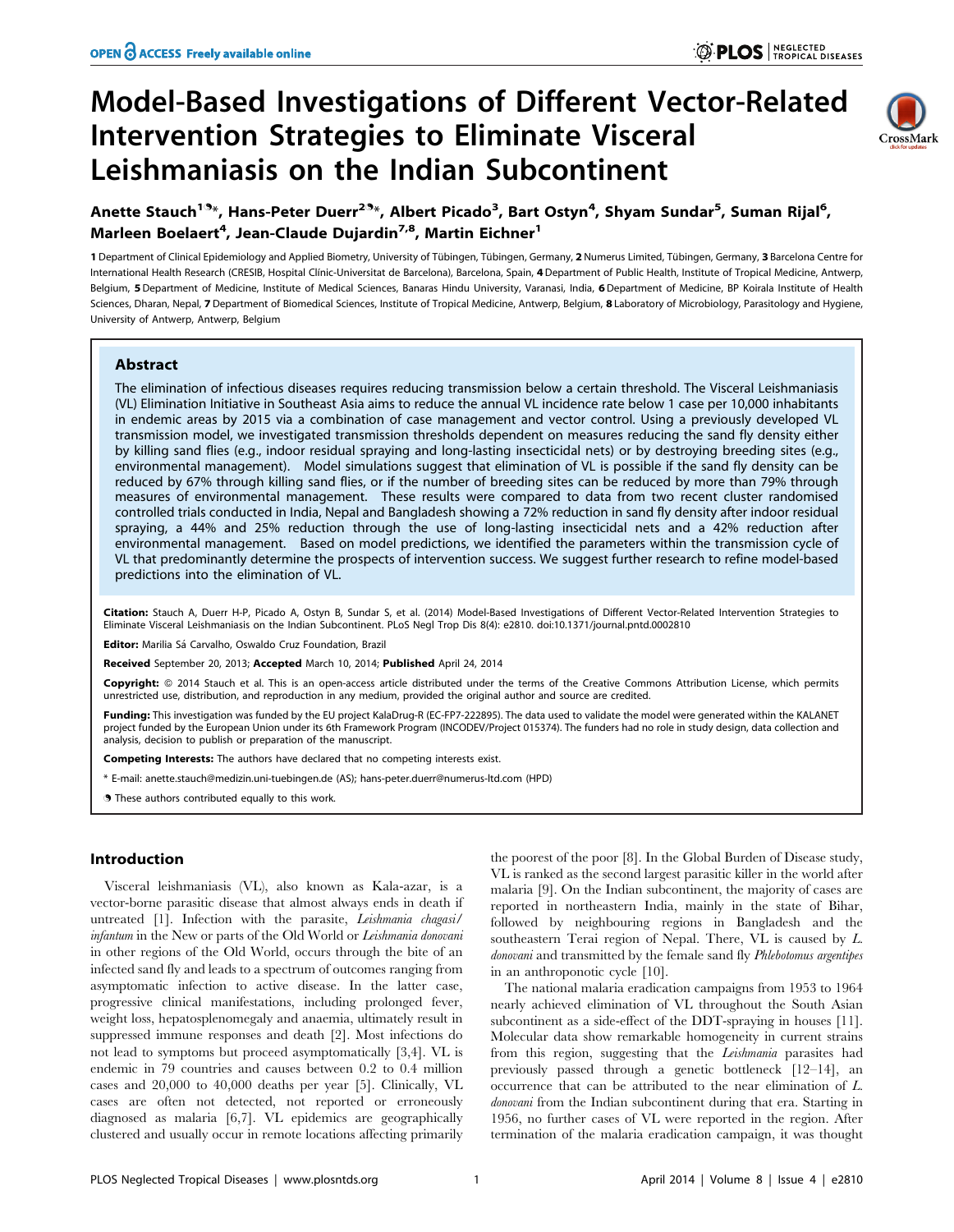#### Author Summary

Visceral leishmaniasis is suspected to be the second largest parasitic killer in the world after malaria. On the Indian subcontinent, the vector-borne disease is caused by the protozoan flagellate Leishmania donovani and transmitted by the sand fly Phlebotomus argentipes. The regional elimination programme has suggested as a target line to reduce the annual incidence below 1 case in 10,000 by 2015. Using a previously developed mathematical model, we investigated to what extent the sand fly population must be controlled to achieve elimination. These calculated thresholds were compared to data from two recent trials conducted in India, Nepal and Bangladesh to evaluate the efficacy of different vector control measures. Our results indicate that elimination should be feasible because the evaluated effect of indoor residual spraying exceeds the threshold. However, emerging insecticide resistance may compromise the effectiveness of this measure. The observed effects of long lasting insecticidal nets and environmental management do not seem to be sufficient to reach either threshold. Integrated vector management based on indoor residual spraying combined with long lasting insecticidal nets and more effective environmental management may allow overcoming the limitations of the current vector control methods and should also prevent re-emergence of the infection after local extinction.

that VL had been eliminated from Bihar and the presence of patients with chronic disease or post-kala-azar dermal leishmaniasis (PKDL) was ignored. Soon, the vector density rebounded, new cases re-emerged in Bihar and approximately 4500 deaths were reported during a 1977 epidemic [11,15–18]. This first epidemic was followed by two other major VL epidemics, reflecting the experience that VL occurs in cycles of 10 to 20 years [19].

In May 2005, the governments of India, Nepal and Bangladesh signed a Memorandum of Understanding to eliminate VL. The objective of this programme is to reduce the incidence of VL below 1 case per 10,000 inhabitants per year by 2015 in endemic areas [20]. Current VL elimination strategies involve early case detection, effective treatment and vector control by indoor residual spraying (IRS). Insecticide-treated nets and interventions reducing the breeding capacity of P. argentipes have been proposed as alternatives or complements to IRS [15]. However, scientific evidence on the impact of the different vector control strategies is still weak [21,22].

On the Indian subcontinent, only two recent cluster randomised trials have studied the efficacy of different vector control measures using indoor P. argentipes density as an outcome variable [21]. Joshi et al. [23] conducted a cluster randomised controlled trial in India, Nepal and Bangladesh from 2006 to 2007 to evaluate the impact of IRS, long lasting insecticidal nets (LLIN) and environmental management (EVM) on sand fly density. In the IRS clusters  $(n = 24)$ , walls of houses and cattle sheds were sprayed using three different insecticides: DDT in India, deltamethrin in Bangladesh and alpha-cypermethrin in Nepal. In the LLIN clusters  $(n = 24)$ , deltamethrin-treated bed nets were distributed to all households. Finally, in the EVM clusters  $(n = 24)$ , cracks and crevices in houses and cattle sheds were plastered with a lime/mud mixture (India and Nepal) or with mud only (Bangladesh) to destroy the sand flies' breeding sites. The data showed a 72% reduction in sand fly density for IRS, a 44% reduction for LLIN and a 42% reduction for EVM after 5 months, compared to control clusters  $(n = 24)$ .

Picado et al. [24] reported the results of a cluster-randomised trial (KALANET project) evaluating the impact of insecticidetreated nets on indoor P. argentipes density in India and Nepal. After 12 months of LLIN use, houses in intervention clusters  $(n=6)$  had a 25% lower *P. argentipes* density compared to controls  $(n = 6$  clusters). However, the trial showed that this reduction had only a limited impact on L. donovani transmission; 24 months postintervention, differences in the risk of infection and disease between intervention and control clusters were not statistically significant [25]. To our knowledge, the KALANET project is the only randomised cluster trial evaluating the impact of vector control measures (e.g., LLIN) on clinical endpoints (e.g., L. donovani infection and VL cases).

The objective of our study was to investigate the capability of different vector control strategies to eliminate VL on the Indian subcontinent. The impact of interventions reducing the vector's life expectancy (i.e., IRS, LLIN) or breeding capacity (i.e., EVM) were evaluated using a previously published mathematical model on the transmission dynamics of VL [26]. We calculated the basic reproduction number  $(R_0)$  and determined the sand fly density for which the elimination threshold, given by an effective reproduction number  $R_e = 1$ , is reached. In these calculations, we also considered uncertainties in parameter estimation by varying parameter values within the limits of their joint confidence interval.

#### Methods

#### Model

We used a previously published VL model [26] that has been used to investigate emerging resistance against antimonial treatment [27]. A system of ordinary differential equations was developed to model the transmission dynamics of L. donovani between sand flies and humans on the Indian subcontinent. Model compartments represent the number of sand flies and humans, distinguished according to their diagnostic states. Human hosts are further distinguished by disease and treatment status. Under the assumption of homogeneous spread of L. donovani infection, average prevalences taken from data of the KALANET project were used to calibrate the model's equilibrium. The KALANET project was a community intervention trial in India and Nepal conducted between 2006 and 2008 in high transmission clusters with an average VL incidence rate of 2.8/1000 person years (95% CI, 2.1–3.5/1000 person years) [4]. In addition, required data were either taken from the literature or, if published data were unavailable, obtained through expert opinion. In the previously published VL model durations taken from literature to calculate the sojourn time of humans and flies in specific stages are given as duration regardless of mortality, i.e., conditional on surviving whereas in the current approach mortality was considered when calculating sojourn times based on published durations. All parameter values are provided in Table 1 and all parameter descriptions and references are provided in Tables S3 to S6 in the Supplement. Known temporal or spatial heterogeneities were not considered within this modelling approach. Therefore, model results should be interpreted as the portrait of a situation within a highly endemic cluster. Further model details are provided in the Supplement, together with an expression for the effective reproduction number  $R_e$ .

#### **Thresholds**

 $R_0$  summarises how many infections are caused on average by a single infected individual in a non-immune population without intervention. The corresponding number that considers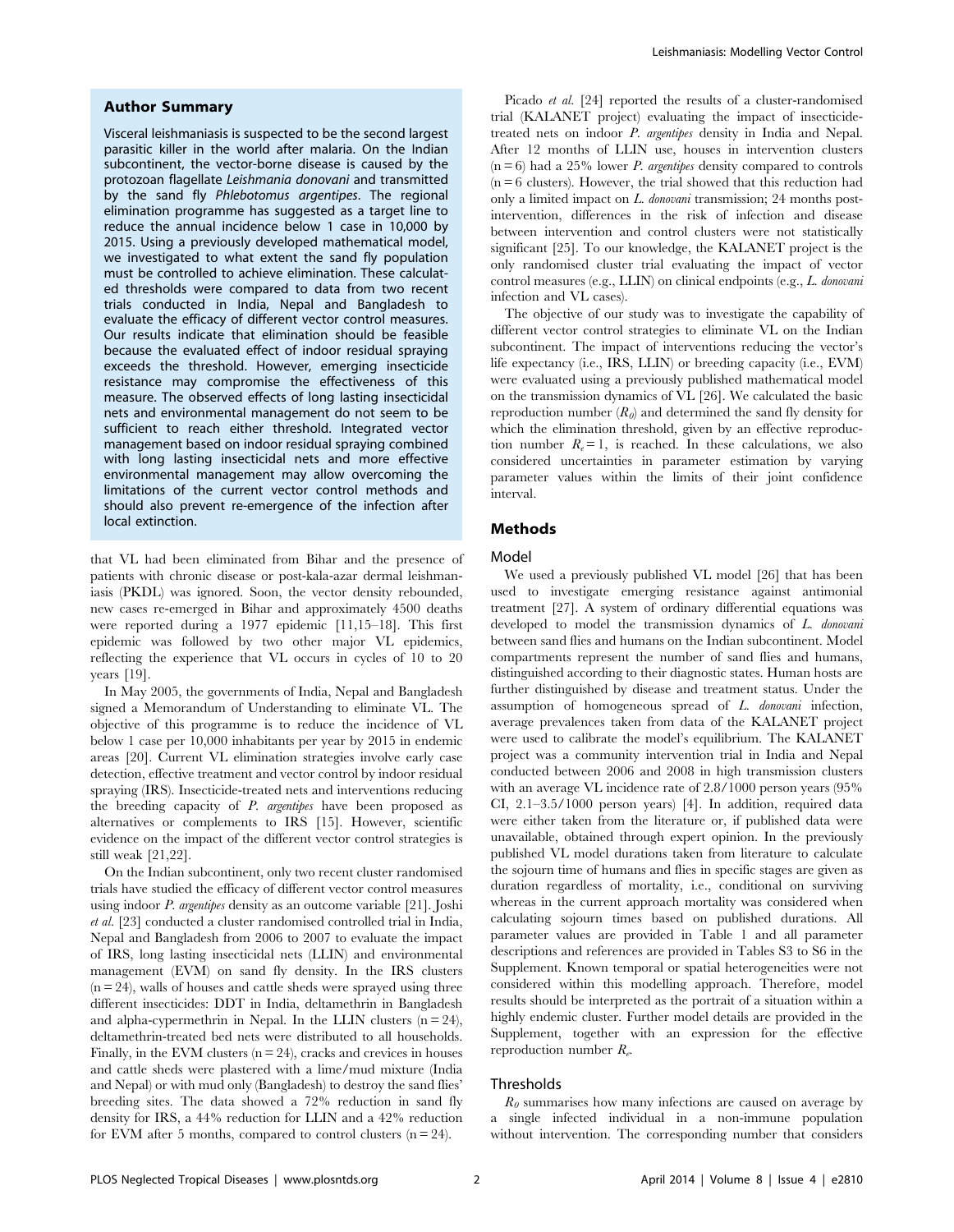Table 1. Ranges, means and medians of randomly generated parameter combinations.

|                           | <b>Description</b>                                                                                                                  | Model Value <sup>A</sup> Proposed <sup>B</sup> |                                           | Accepted <sup>C,D</sup>                   |                                              |
|---------------------------|-------------------------------------------------------------------------------------------------------------------------------------|------------------------------------------------|-------------------------------------------|-------------------------------------------|----------------------------------------------|
|                           |                                                                                                                                     |                                                | Range                                     | Range                                     | Mean (Median)                                |
| $N_F$                     | Breeding site capacity                                                                                                              | 7,344                                          | 4,000-12,000                              | 4,183-11,774                              | 8,047 (8,114)                                |
| $\mu_F$                   | Mortality rate of sand flies*                                                                                                       | 0.071                                          | 0.058-0.082                               | 0.059-0.080                               | 0.070(0.070)                                 |
| $\sigma_F$                | Rate determining the sojourn time of<br>sand flies in the latent stage $E_F$                                                        | 0.13                                           | $0.05 - 0.25$                             | $0.06 - 0.24$                             | 0.14(0.14)                                   |
| $\beta$                   | Rate determining the feeding cycle<br>duration                                                                                      | 0.178                                          | $0.100 - 0.360$                           | 0.134-0.355                               | 0.254(0.248)                                 |
| $\mu_H$                   | Mortality rate of humans                                                                                                            | $6.85 \cdot 10^{-5}$                           | $3.30 \cdot 10^{-5} - 1.40 \cdot 10^{-4}$ | $3.33 \cdot 10^{-5} - 7.80 \cdot 10^{-5}$ | $5.08 \cdot 10^{-5}$ (4.85 $\cdot 10^{-5}$ ) |
| $\mu_K$                   | Excess mortality rate caused by VL                                                                                                  | 0.0067                                         | $0.0001 - 0.0750$                         | $0.0011 - 0.0696$                         | 0.0294(0.0270)                               |
| $p_H$                     | Probability that a human becomes infected<br>after being the blood meal of an infected<br>sand fly                                  | 1.00                                           | $0.38 - 1.00$                             | $0.40 - 1.00$                             | 0.74(0.74)                                   |
| $p_{F2}$                  | Probability that a susceptible fly becomes<br>infected when feeding on a DAT-positive but<br>asymptomatic human host#               | 0.0417                                         | 0.0140-0.0720                             | 0.0141-0.0599                             | 0.0349(0.0341)                               |
| $p_{F3}$                  | Probability that a susceptible fly becomes<br>infected when feeding on a symptomatic<br>human host                                  | 1.00                                           | $0.00 - 1.00$                             | $0.01 - 1.00$                             | 0.48(0.49)                                   |
| t <sub>НS</sub>           | Fraction of DAT-positive but asymptomatic<br>human hosts who develop VL                                                             | 0.0028                                         | 0.0010-0.0100                             | 0.0012-0.0088                             | 0.0050(0.0051)                               |
| $t_{HL}$                  | Fraction of DAT-positive but asymptomatic<br>human hosts who will later develop PKDL                                                | 0.00010                                        | 0.00000-0.00090                           | 0.00000-0.00086                           | 0.00036 (0.00034)                            |
| $\gamma_{HP}$             | Rate determining the sojourn time in the<br>early asymptomatic stage $I_{HP}$                                                       | 0.017                                          | $0.013 - 0.026$                           | $0.014 - 0.024$                           | 0.019(0.019)                                 |
| $\gamma$ HD               | Rate determining the sojourn time in the<br>early asymptomatic stage $I_{HD}$                                                       | 0.083                                          | $0.050 - 0.140$                           | $0.070 - 0.124$                           | 0.097(0.097)                                 |
| $\gamma_{HS}$             | Rate determining the duration between<br>diagnosis of VL and onset of treatment                                                     | 0.993                                          | $0.010 - 1.000$                           | $0.016 - 0.997$                           | 0.489(0.469)                                 |
| Рно                       | Rate determining the period of<br>DAT-positivity in state $R_{HD}$                                                                  | 0.013                                          | $0.009 - 0.020$                           | $0.011 - 0.019$                           | 0.016(0.015)                                 |
| $\rho$ нс                 | Rate determining the period of<br>LST-positivity in state $R_{HC}^{\quad 8}$                                                        | 0.00324                                        | 0.00250-0.00470                           | 0.00271-0.00468                           | 0.00379 (0.00381)                            |
| $\delta_{\mathsf{HL}}$    | Rate determining the sojourn time in<br>stage $R_{HL}$                                                                              | 0.0015                                         | 0.0000-1.0000                             | 0.0049-1.0000                             | 0.5054(0.4718)                               |
| $\tau_{1}$                | Rate determining the sojourn time under<br>first-line VL treatment                                                                  | 0.027                                          | $0.000 - 0.170$                           | $0.001 - 0.158$                           | 0.069(0.068)                                 |
| τ2                        | Rate determining the sojourn time under<br>second-line VL treatment                                                                 | 0.027                                          | $0.000 - 0.170$                           | $0.000 - 0.164$                           | 0.076(0.071)                                 |
| $\tau_3$                  | Rate determining the sojourn time under<br><b>PKDL</b> treatment                                                                    | 0.005                                          | $0.000 - 1.000$                           | $0.004 - 1.000$                           | 0.496(0.521)                                 |
| $f_1$                     | Fraction of VL patients who are not<br>killed by the treatment and do<br>not respond to VL first-line treatment                     | 0.05                                           | $0.00 - 1.00$                             | $0.00 - 1.00$                             | 0.48(0.46)                                   |
| $f_2^{\phantom{\dagger}}$ | Fraction of VL patients who are not<br>killed by the treatment and appear to<br>recover under VL treatment but will<br>develop PKDL | 0.03                                           | $0.00 - 0.70$                             | $0.00 - 0.67$                             | 0.26(0.25)                                   |
| $f_T$                     | Fraction of VL patients who die because of<br>treatment                                                                             | 0.05                                           | $0.00 - 1.00$                             | $0.00 - 1.00$                             | 0.36(0.30)                                   |

\*All rates are specified per day;

#DAT = direct agglutination test; 1 LST = leishmanin skin test; A : Estimates as in [26] and documented in the Methods section.

<sup>B</sup>: Ranges of uniform distributions used to randomly generating parameter combinations.<br><sup>C</sup>: Parameter combinations fulfilling the likelihood criterion as documented in the Methods section.<br><sup>D</sup>: For corresponding values

doi:10.1371/journal.pntd.0002810.t001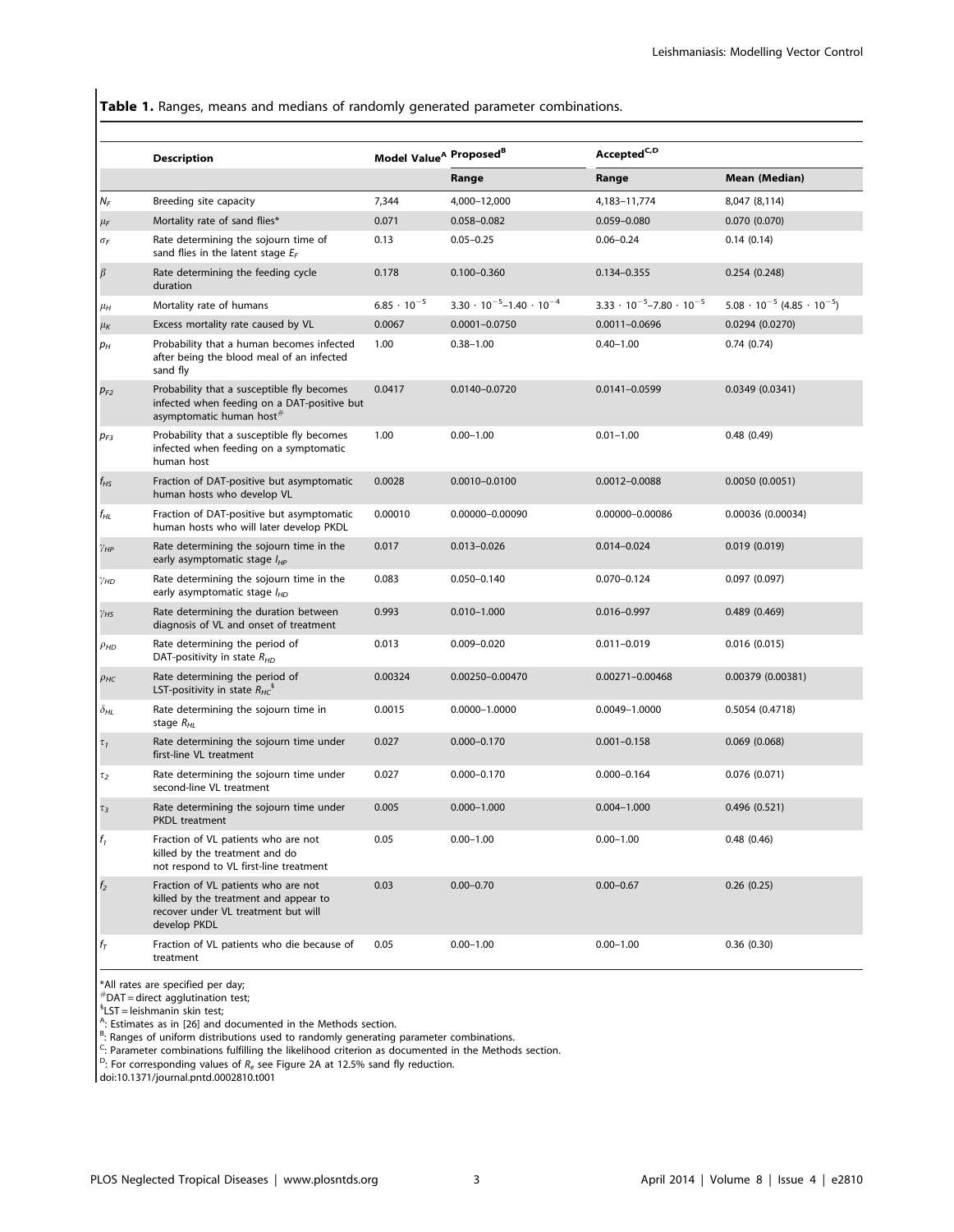intervention (e.g., vector control, vaccination) is called the effective reproduction number  $R_e$ . Elimination of infections in the human population requires  $R_{e}$ <1; i.e., infected humans have to produce on average less than one new infection in humans, leading to extinction of the infection [28,29]. Depending on the sand fly density, thresholds below which L. donovani infections in the human population cannot persist  $(R_{\epsilon} < 1)$  can be identified. To further investigate this, we modified the model parameters in two steps:

(a) Screening. We translated uncertainties in parameter estimation into uncertainties in  $R_0$  by first randomly sampling 2,400,000 random values for 23 model parameters from uniform distributions (ranges are shown in Table 1) and then calculated the likelihood of the observations given these values by running the deterministic model until an equilibrium was reached (see [26]). Parameter sets with a log likelihood that deviates by less than  $\chi_{1,0.95}^2/2$  from the maximum likelihood lie within the joint 95% confidence interval and were used to calculate  $R_0$ ; parameter sets outside the confidence interval were discarded.

The KALANET data used to calculate the likelihood represent a situation in which the overall sand fly density is reduced on average by 12.5% (6 control clusters without reduction and 6 intervention clusters with 25% reduction; see [24]) to 87.5% by reducing the sand flies' life expectancy. To correct for this, the life expectancy values obtained in the screening process were divided by 0.875 and then set to 100% for use as non-intervention parameter values and to calculate  $R_0$ .

(b) Intervention. To evaluate the impact of vector control measures, we simulated interventions that reduced the sand fly density either by killing sand flies (e.g., LLIN and IRS) or destroying breeding sites (e.g., EVM). To investigate how  $R_e$ changed due to these interventions, the values of the corrected sand fly life expectancy,  $1/\mu_F$ , and breeding site capacity,  $N_F$ , were reduced systematically such that the vector density was reduced from 100 to 0%. The equilibrium sand fly density is proportional to the sand flies' life expectancy and the breeding capacity, so that we can also express the effect of interventions as a reduction in sand fly density. Because all parameter sets contained in the joint confidence intervals could be used as no-intervention starting points, we used the relative reduction of sand fly density rather than the absolute reduction to measure the effect of the interventions.

By comparing the calculated thresholds with an observed reduction in sand fly density, intervention success could be assessed in terms of  $R_e$ .

#### Results

Despite the fact that L. donovani transmission temporal or spatial heterogeneities, such as seasonality in sand fly abundance or cyclic epidemics, were not considered within this modelling approach, the model adequately reproduced the observed re-emergence of infection dynamics after DDT-based vector control, as shown in Figure 1. The observed VL incidence in Figure 1 can be reproduced by a simulation which mimics reductions in sand fly population as a consequence of indoor residual spraying against malaria between 1976 and 1977. In 1977, vector control measures were terminated abruptly and VL endemicity relapsed to precontrol levels as the sand fly population recovered. Diminished levels of immunity in the human population produce in 1978 an ''overshooting'' epidemic which oscillates over a period of about 4 years towards the endemic equilibrium.

A total of 204 out of 2,400,000 randomly generated parameter combinations fulfilled the likelihood criterion (see Methods) and were selected for the following analysis. Ranges, means and medians of the accepted parameters are provided in Table 1. The basic reproduction number of VL under the conditions observed in the KALANET project without any vector control measures was estimated as  $R_0 = 4.71$  (= median pre-study  $R_0$ ). Due to uncertainties in parameter estimation, considerable variation of  $R_0$ is possible; without intervention, 95% of  $R_0$  estimates range from 4.1 to 5.4 (Figures 2A and B at 0% sand fly reduction).

 $R_{e}$  is reduced non-linearly when sand fly density is reduced by killing flies and linearly when density is reduced by destroying breeding sites (Figures 2A and B). A reduction of the sand fly population large enough to interrupt endemic L. donovani transmission requires achieving  $R_{\epsilon}$ <1. A reduction of sand fly density by reducing the sand flies' longevity has a different effect on  $R_e$  than a reduction by means of breeding site control, even if both measures lead to the same sand fly density:

- $\bullet$  If the sand flies' life expectancy is reduced, our analyses suggest that elimination can be achieved by reducing the sand fly density by 67%, which is a reduction of approximately twothirds. Due to parameter uncertainties, the necessary reduction ranges from 60 to 72% (Figure 2A for  $R_e = 1$ ).
- N If breeding sites are destroyed, elimination can be achieved by reducing the sand fly density by 79%, which is a reduction of approximately four-fifths. Due to parameter uncertainties, the necessary reduction ranges from 75 to 82% (Figure 2B for  $R_e = 1$ ).
- The effects of a combined intervention strategy involving both before mentioned control measures are shown in Figure 3.

Based on the calculated thresholds, we investigated the effectiveness of the three major vector-related interventions: LLIN, EVM and IRS. The effects of these interventions have recently been evaluated by two cluster randomised controlled trials [23,24]. To assess intervention success in terms of  $R_e$ , the observed reductions in the sand fly density are visualised as grey circles in Figures 2A and B. LLIN (circles 1 and 2 in Figure 2A) and EVM (circle 4 in Figure 2B) reduced  $R_e$  but were not sufficient to reach  $R<sub>e</sub> = 1$ , whereas IRS (circle 3 in Figure 2A) reduced transmission to a level at which infection cannot persist. Combination of intervention strategies seems promising, the dashed area above the curve in Figure 3 represents combinations leading to  $R_{\epsilon}$ <1 and thus allow for elimination of VL.

#### **Discussion**

We estimated a basic reproduction number,  $R_0$ , of 4.71 (= median pre-study  $R_0$ ) for India and Nepal; this value is slightly higher than the previously published value of 3.94 [26], which actually referred to an effective reproduction number in a study site where the fly density was reduced to 87.5%. We determined the thresholds necessary for vector-related interventions to interrupt L. donovani transmission. Reduction of the vector's life expectancy is more effective than a reduction of the vector's breeding site capacity; due to the non-linear relationship between  $R_e$  and life expectancy and the linear relationship between  $R_e$  and breeding site capacity, a reduction of the sand fly density by 67% through killing flies leads to the same effect as a reduction by 79% through destroying breeding sites. Treated nets and to a minor extent IRS, predominantly kill sand flies that are about to transmit the infection, whereas breeding site control generally reduces the number of flies, regardless of whether they reach an age where transmission occurs.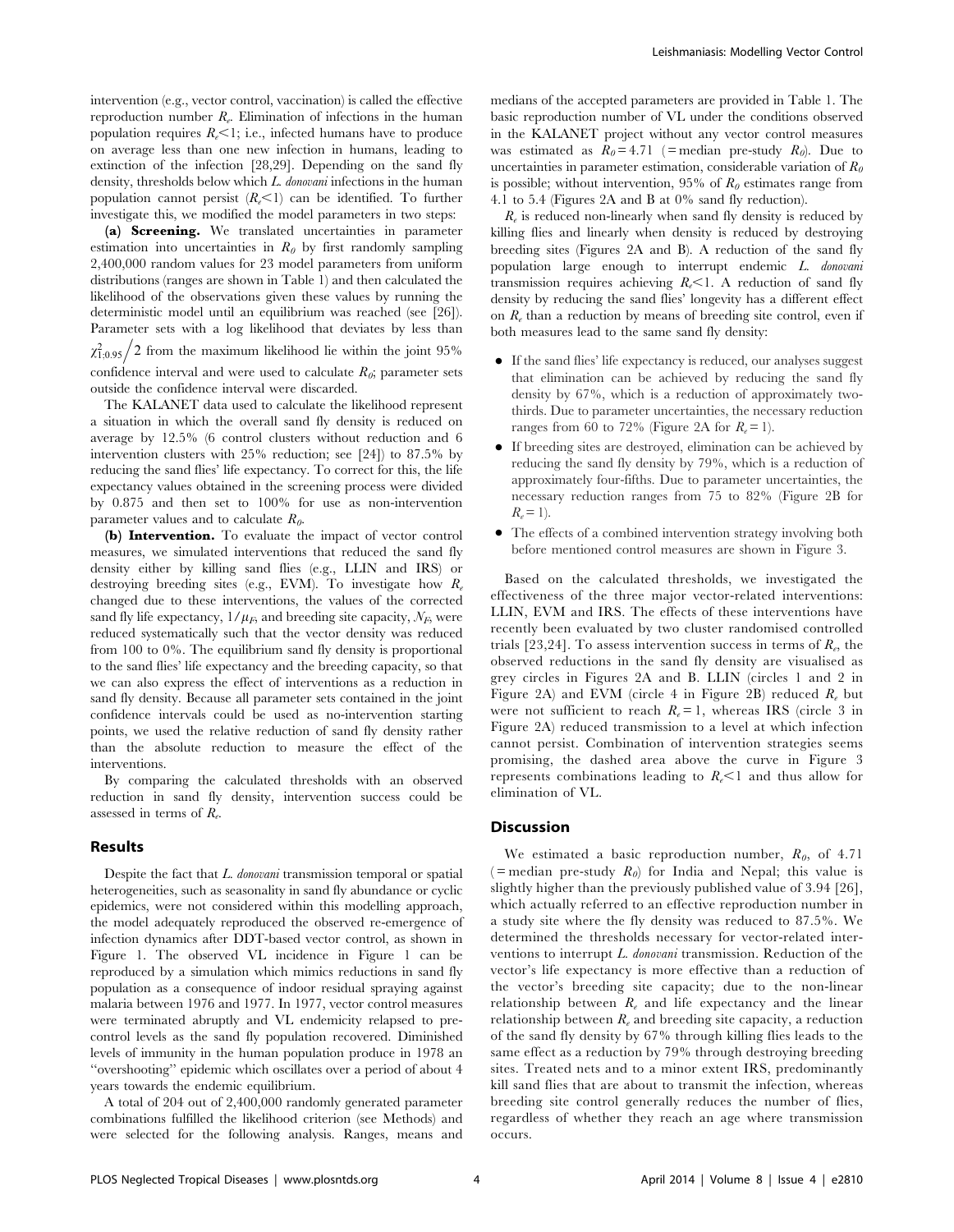

Figure 1. Observed and simulated re-emergence of infection dynamics after local extinction. Observed number of VL cases (grey bars) reported in India from 1970–1986 (source: Ministry of Health and Family Welfare, Government of India), together with the predicted number of cases (black curve) derived from a previously developed mathematical model [26]. As a side effect of malaria vector control, VL incidence dropped to very low levels until 1976 which has been mimicked in this simulation by reducing the sand fly population by 85% between 1967 and 1976. The residual infection predicted by the model for 1976 has been used in this simulation as seed for the observed re-introduction of VL in 1977 when the density of sand flies was assumed to return to pre-control levels because of cessation of malaria vector control measures. doi:10.1371/journal.pntd.0002810.g001

#### Long lasting insecticidal nets

The two studies investigating the effects of LLIN reported reductions in indoor sand fly density by 25% [24] and 44% [23] (Figure 2A), far below the elimination threshold of approximately

67%. These reductions correspond well with the results obtained in the KALANET trial, in which LLIN reduced the risk of L. donovani infection and clinical VL in India and Nepal by only 10 and 1%, respectively [21]. In the KALANET trial, compliance of



Figure 2. Comparison of calculated thresholds and observed reductions in sand fly density.  $R_e$  estimates that depend on a reduction of sand fly density by reducing the sand flies' life expectancy (A) or their breeding site capacity (B) are represented by minimum and maximum (dotted lines), 2.5% and 97.5% quantiles (dashed lines), quartiles (thin lines) and median (bold line). Baseline sand fly density reflects the situation in the KALANET study without control measures. Observed effects of long lasting insecticidal nets (circles 1 and 2), indoor residual spraying (circle 3) and environmental management (circle 4) on the sand fly density, as reported in two recent cluster randomised controlled trials [23,24], are displayed as grey circles.

doi:10.1371/journal.pntd.0002810.g002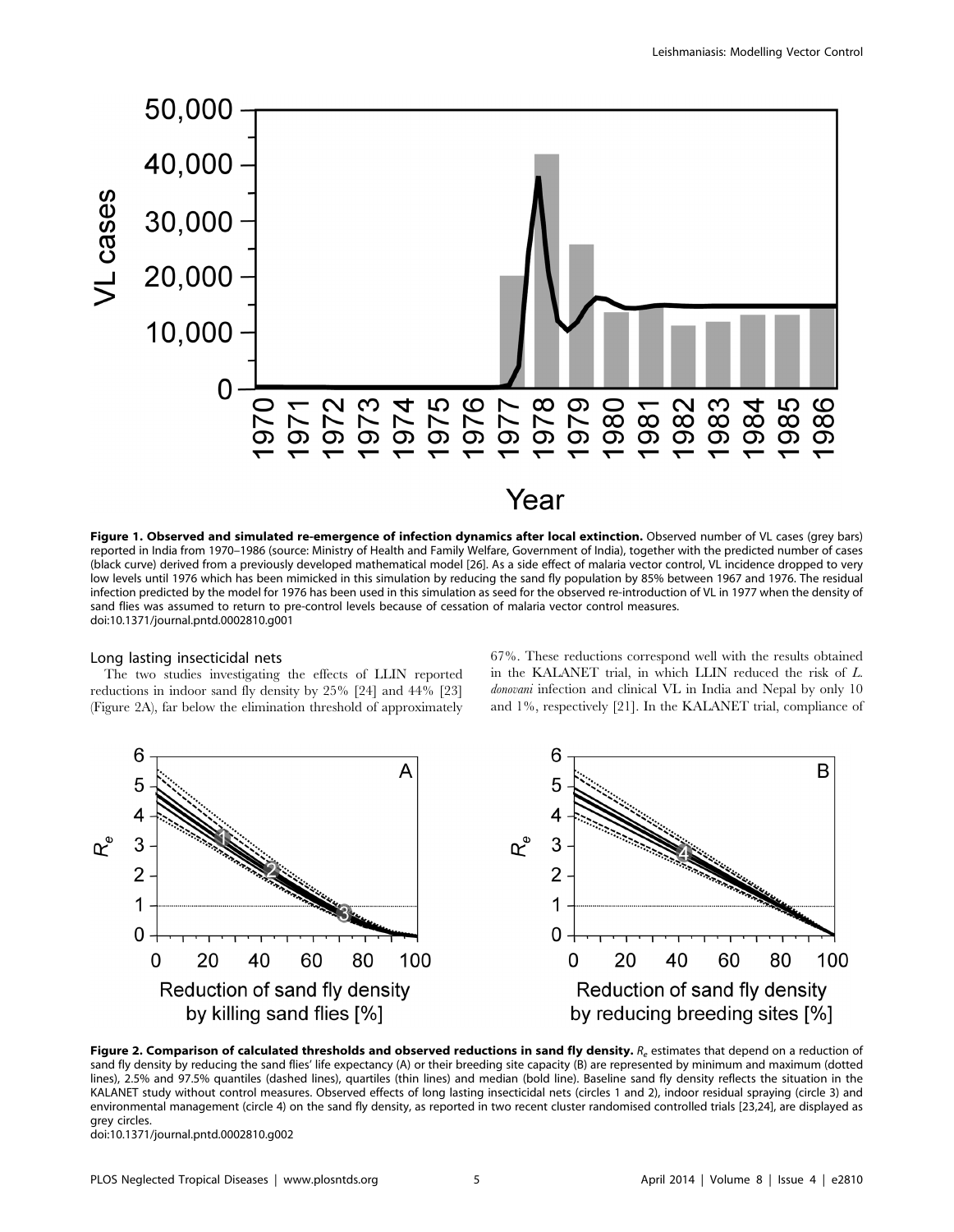

Figure 3. Combinations of vector control measures necessary for elimination of VL. Simulation results of combined reduction of the sand flies' life expectancy and their breeding site capacity. The dashed area above the curve represents combinations leading to  $R_{e}$  < 1 and thus allow for elimination of VL. The area below the curve represents combinations leading to  $R_e > 1$  and thus imply persistence. The two circles on the axes represent the thresholds when only one intervention will be performed (cf. Figure 2: 67% reduction of fly density by reducing their life expectancy, 79% reduction in breeding site capacity). Killing of sand flies is more effective than reducing breeding site capacity because it attacks adult flies of which some are already infected.

doi:10.1371/journal.pntd.0002810.g003

study subjects with LLIN use was very good and actively monitored and encouraged [25], so inappropriate use cannot explain the lack of an observed effect.

Treated nets can be considered as baited traps that kill predominantly sand flies that are about to transmit the infection, making LLIN a highly effective intervention tool. However, three major reasons may limit the effectiveness of LLIN: (1) inappropriate usage of LLIN by man, (2) changed and/or alternative feeding or resting behaviour of the vectors and (3) vector adaptation or habituation against insecticidal substances, as described in more detail in the following paragraphs.

P. argentipes, the only known vector on the Indian subcontinent, is believed to live and reproduce within human dwellings and to be most active when people are asleep [30]. However, evidence of exophilic behaviour of P. argentipes has been shown in Bihar, where on average 30 sand flies were collected per trap per night in the palm tree canopy. Despite a height of approximately 18 m above ground, a large proportion of the flies had fed on humans [31,32]. Therefore, the common wisdom depicting P. argentipes as a lowrange flying or hopping insect may need to be revised. It is currently unknown whether the observed abundance of P. argentipes in palm tree canopies represents an adaptation of the vector on extensive indoor residual spraying or whether P. argentipes in general exhibits more exophilic and even exophagic behaviour than commonly assumed. If the flight range of P. argentipes is not as limited as previously thought, the limited effect of LLIN on L. donovani transmission as reported [23–25,33] may derive from an altered feeding behaviour of the vector choosing unprotected humans or animals as alternative hosts. Exophilic behaviour of malaria vectors has evolved after prolonged spraying [34].

Successful control using LLIN may depend on the regional history of spraying, the vector's behavioural or physiological adaptation or its habituation to insecticidal substances; in Bangladesh, where there was practically no vector control until 2010 [35], LLIN reduced the vector density by 70 to 80% [23], whereas LLIN was considerably less effective in India and Nepal, where vector control had been performed somewhat regularly. In a recent study in Bangladesh, VL incidence was reduced by 65% by LLIN [36]. Although the effect of LLIN on vector density was not evaluated within that study, the results corroborate the high effectiveness of LLIN in Bangladesh.

#### Environmental management

Environmental management aims to impede sand flies from breeding. The focal distribution of VL implies that a number of highly specific environmental requirements must be fulfilled at the same location [6] to allow for a high local vector density. Alluvial alkaline soil and high rainfall, for example, are believed to be geographically correlated with VL foci in India [37] and P. argentipes is believed to breed preferably in cattle sheds built with alkaline soil [38]. Plastering houses with different materials is one measure to destroy indoor breeding sites for P. argentipes. In Bangladesh, plastering houses with mud did not reduce sand fly density, whereas plastering with a lime/mud mixture in India and Nepal reduced the P. argentipes indoor density [23]. Overall, wall plastering only reduced the sand fly density by 42%, whereas our investigations demand a reduction of 79% (Figure 2B). Nevertheless, scarce data are available on the effect of EVM. In general, destroying breeding sites of P. argentipes is a promising tool for intervention and should also prevent re-emergence of infection after local extinction. To improve intervention strategies aimed at breeding site control, we need better information about the living and feeding requirements of the vectors' larvae. Because we do not understand the breeding sites of P. argentipes, it is possible that other places, such as soil, might be involved and plastering walls may not be sufficient. The importance of breeding sites as a key target for vector control is illustrated by malaria elimination in temperate zones, which may be due largely to river regulation (e.g., the Upper Rhine by Tulla, 1817 to 1876) and other ecological interventions affecting the vector's breeding sites [39].

#### Indoor residual spraying

The study conducted in India, Nepal and Bangladesh on the effects of IRS showed a reduction of the sand fly density by 72%, which exceeds the elimination threshold of 67%. The near elimination of VL in the past as a collateral benefit of the global malaria eradication programme is used as historic evidence for the high efficacy of this method. Nonetheless, IRS requires a strictly regulated approach and may suffer from poor quality assurance [40]. DDT resistance has been reported for P. argentipes in India since the early 1990s and was recently reported in Nepal from a village bordering Bihar [15,41,42]. Because of reports about high DDT levels in humans exposed to DDT indoor spraying measures and increasing evidence that DDT causes harm to humans and animals, the Stockholm Convention on persistent organic pollutants has banned DDT [43], with the exception of DDT production and use for purposes of vector control. In Nepal, DDT has been replaced by less persistent synthetic pyrethroids since 1995, in Bangladesh, vector control activities were started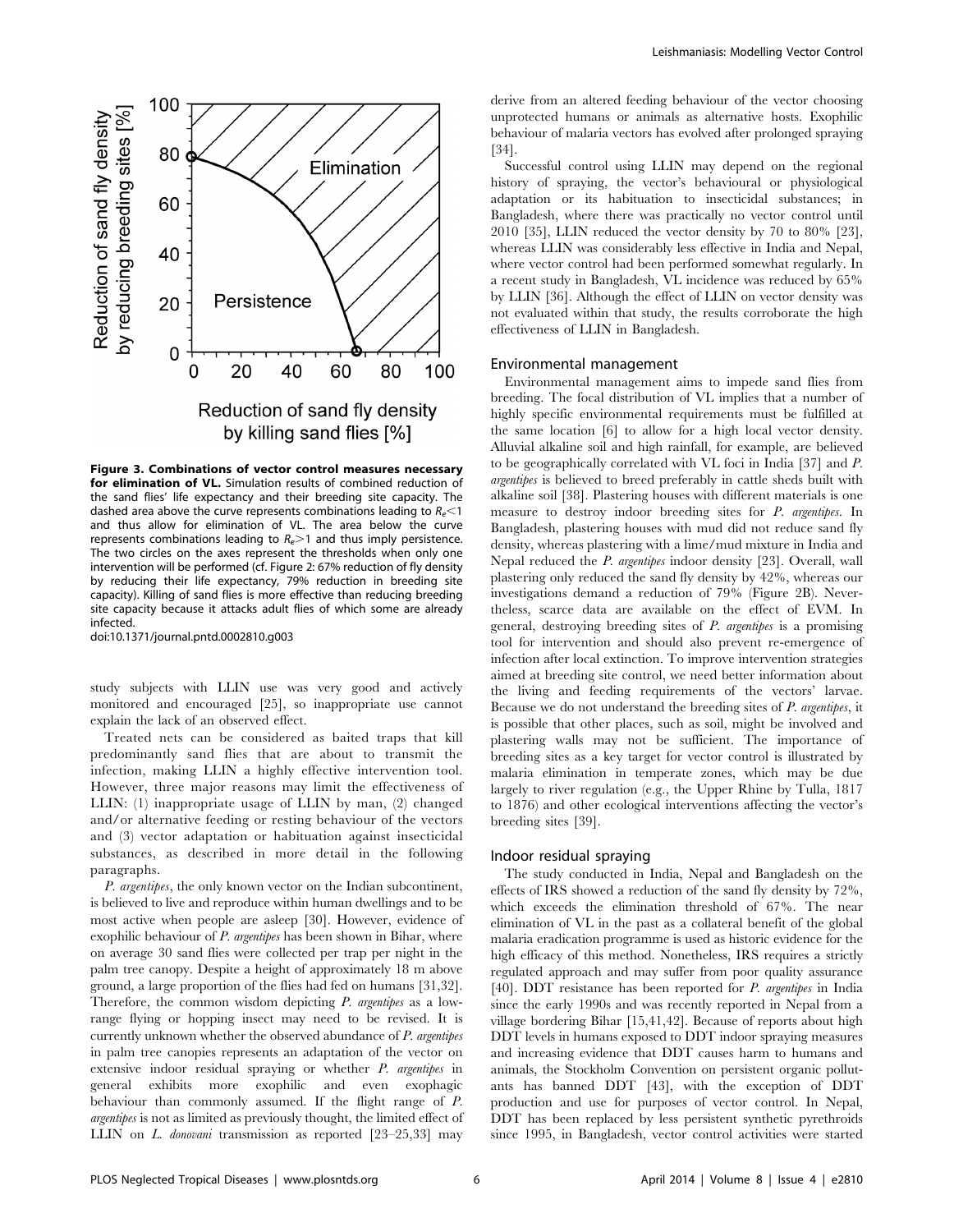only very recently, but India still relies on DDT, spraying two annual rounds of DDT in VL endemic districts [42]. The benefit of IRS with DDT or pyrethroids still seems to outweigh the harms of this measure [43]. However, resistance against DDT continues to spread and cross-resistance may emerge (e.g., in anophelines, the so-called knockdown resistance, a DDT/pyrethroid crossresistance, is commonly found [44]). Thus, IRS may only be a transient measure to effectively reduce sand fly density.

#### Integrated vector management

Integrated vector management, which combines different vector control measures, could be an effective approach to overcome the limitations of the different tools applied independently. For instance, a reduction in the breeding site capacity by 42% by wall plastering would require an additional reduction of the sand fly density by 50% by IRS to exceed the elimination threshold (see Figure 3). If more is known about P. argentipes' breeding behaviour, suitable environmental management may complement IRS. More targeted insecticide applications that take advantage of sugar meals on plants or blood meals on domestic animals or that act specifically against sand fly larvae may increase insecticide efficacy. Such interventions have been developed at the prototype stage [45,46] but should be further evaluated. Whether combinations of vector control measures will have a stronger effect on the sand fly population or even reinforce each other requires further investigation.

#### Uncertainties and restrictions

In our analysis, uncertainty in parameter estimation translates into uncertainty of  $R_e$ . Additional variability can emerge when further parameters such as temporal or spatial heterogeneities, which were not considered in our approach, are included. Additional restrictions are that (i) our model was calibrated to average prevalences under the assumption of homogeneous spread of the infection among humans and vectors, (ii) animals serving as alternative blood hosts were not considered and (iii) the infection probabilities for susceptible flies when feeding on a VL- or PKDLpatient and for susceptible humans after being the blood meal of an infected sand fly are assumed to be 100%. Data on infection rates in sand flies and humans are scarce. One study showed infection rates between 0.5 and 5% for P. argentipes fed on VLpatients [47]. For P. perniciosus fed on HIV co-infected VL-patients, infection rates range from 9 to 89% [48] and for P. perniciosus fed on dogs, infection rates range from 40 to 100% [49]. To validate model predictions and to reduce uncertainties, more data on infection rates are urgently needed. In addition, studies simultaneously investigating L. donovani infection in the human and sand fly population are required. Animals serving as alternative blood hosts or even reservoirs [50] should be investigated and the contribution of asymptomatically infected humans in L. donovani transmission requires more attention.

The deterministic modelling approach should be extended to an individual-based, stochastic model which can consider, for instance, the factors heterogeneity in exposure, spatial stratifications and temporal dynamics in VL incidence which are important limitations of the current modelling approach.

#### Conclusions

Previous modelling analyses suggest that transmission of L. donovani is predominantly driven by asymptomatically infected hosts. Thus, in contrast to treatment, vector control has the potential to eliminate VL [26]. However, to prevent re-emergence of infection after local extinction in formerly endemic regions, low vector densities should be maintained and combined with active case detection in humans as well as effective treatment. Only a few parasites, hidden in humans after being putatively cured (cases of PKDL may appear years after infection), are needed to initiate the next epidemic.

In this paper, we show the limitations of currently available vector control tools. By using a previously published VL transmission model, the basic reproduction number,  $R_0$ , of VL in India and Nepal is estimated as  $R_0 = 4.71$  and the thresholds below which the L. *donovani* infection in the human population cannot persist are identified: a reduction of sand fly density by 79% through destroying breeding sites leads to the same effect as a reduction by 67% through killing the flies.

Elimination should be feasible because the recently evaluated effect of IRS exceeds the threshold (sand fly density reduced by approximately 72% [23]). Although the benefits of IRS currently outweigh the risks of this measure to humans and animals, emerging insecticide resistance may change this benefit/risk ratio. The observed effects of LLIN (sand fly density reduced by approximately 44% or 25% [23,24]) and EVM (sand fly density reduced by approximately 42% [23]) do not seem to be sufficient to reach either threshold. A better understanding of the living and feeding requirements of the vectors' larvae might improve EVM.

Integrated vector management based on IRS combined with LLIN and more effective EVM may allow overcoming the limitations of the current vector control methods and should also prevent re-emergence of the infection after local extinction. To keep sand fly density low, new tools targeting the immature stages of sand flies or the exophilic and zoophagic behaviour of P. argentipes should be developed.

#### Supporting Information

Figure S1 Model for Leishmania donovani infection, transmission and control. Compartments represent proportions of humans and vectors distinguished (horizontally) according to their history of infection (defined by diagnostic states). The diagnostics comprised PCR, DAT and LST with combinations shown in the bar on the top of the graph. Human hosts are further distinguished (vertically) by disease and treatment status. For further variables and parameters, see Text S1 and Tables S1 to S6 in the Supplement.

(TIF)

#### Table S1 Model variables – sand flies.

(DOC)

Table S2 Model variables – humans. (DOC)

Table S3 Model parameters – sand flies. ([51–53]). (DOC)

Table S4 Model parameters – humans. ([54–56]). (DOC)

Table S5 Model parameters – treatment. ([57–61]). (DOC)

Table S6 Model parameters – immuno-compromised **humans.** ([62]). (DOC)

Text S1 Supplemental text. Model equations are provided together with an expression for the effective reproduction number  $R_e$ .

(DOC)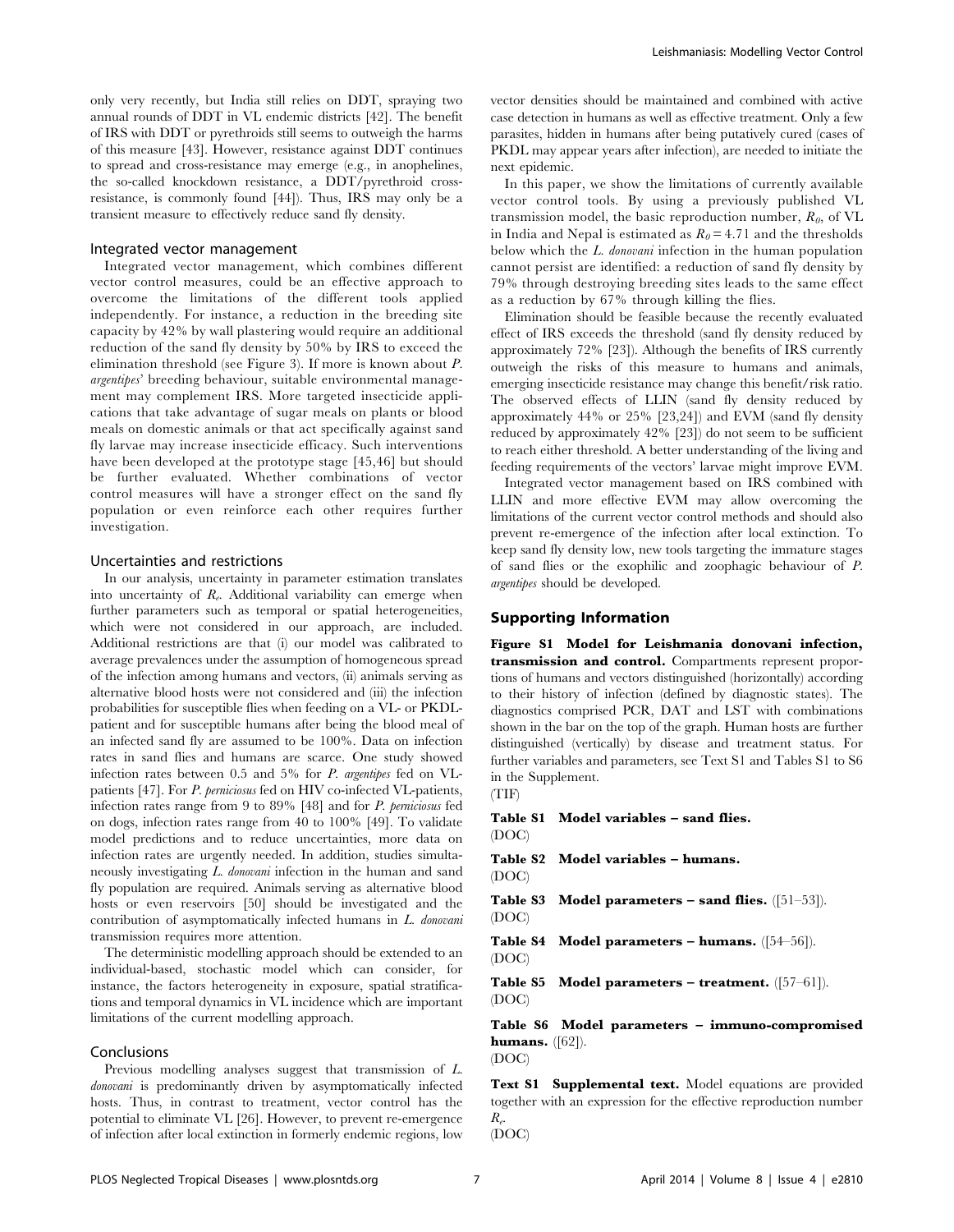#### Acknowledgments

The data used to validate the model were generated within the KALANET project. This project was conducted by the KALANET consortium represented by A. Picado, S. Sundar, S. Rijal, F. Chappuis, B. Varghese, P. Das and M. Boelaert.

#### References

- 1. Barnett PG, Singh SP, Bern C, Hightower AW, Sundar S (2005) Virgin soil: the spread of visceral leishmaniasis into Uttar Pradesh, India. Am J Trop Med Hyg 73: 720–725.
- 2. Chappuis F, Sundar S, Hailu A, Ghalib H, Rijal S, et al. (2007) Visceral leishmaniasis: what are the needs for diagnosis, treatment and control? Nat Rev Microbiol 5: 873–882.
- 3. Sundar S, Singh RK, Maurya R, Kumar B, Chhabra A, et al. (2006) Serological diagnosis of Indian visceral leishmaniasis: direct agglutination test versus rK39 strip test. Trans R Soc Trop Med Hyg 100: 533–537.
- 4. Ostyn B, Gidwani K, Khanal B, Picado A, Chappuis F, et al. (2011) Incidence of symptomatic and asymptomatic Leishmania donovani infections in high-endemic foci in India and Nepal: a prospective study. PLoS Negl Trop Dis 5: e1284.
- 5. Alvar J, Velez ID, Bern C, Herrero M, Desjeux P, et al. (2012) Leishmaniasis Worldwide and Global Estimates of Its Incidence. PLoS One 7: e35671.
- 6. Ashford RW (2000) The leishmaniases as emerging and reemerging zoonoses. Int J Parasitol 30: 1269–1281.
- 7. Singh SP, Reddy DC, Rai M, Sundar S (2006) Serious underreporting of visceral leishmaniasis through passive case reporting in Bihar, India. Trop Med Int Health 11: 899–905.
- 8. Boelaert M, Meheus F, Sanchez A, Singh SP, Vanlerberghe V, et al. (2009) The poorest of the poor: a poverty appraisal of households affected by visceral leishmaniasis in Bihar, India. Trop Med Int Health 14: 639–644.
- Mathers CD, Ezzati M, Lopez AD (2007) Measuring the burden of neglected tropical diseases: the global burden of disease framework. PLoS Negl Trop Dis 1: e114.
- 10. Swaminath CS, Shortt HE, Anderson LA (2006) Transmission of Indian kalaazar to man by the bites of Phlebotomus argentipes, ann and brun. 1942. Indian J Med Res 123: 473–477.
- 11. Thakur CP (2007) A new strategy for elimination of kala-azar from rural Bihar. Indian J Med Res 126: 447–451.
- 12. Alam MZ, Kuhls K, Schweynoch C, Sundar S, Rijal S, et al. (2009) Multilocus microsatellite typing (MLMT) reveals genetic homogeneity of Leishmania donovani strains in the Indian subcontinent. Infect Genet Evol 9: 24–31.
- 13. Downing T, Imamura H, Decuypere S, Clark TG, Coombs GH, et al. (2011) Whole genome sequencing of multiple Leishmania donovani clinical isolates provides insights into population structure and mechanisms of drug resistance. Genome Res 21: 2143–2156.
- 14. Downing T, Stark O, Vanaerschot M, Imamura H, Sanders M, et al. (2012) Genome-wide SNP and microsatellite variation illuminate population-level epidemiology in the Leishmania donovani species complex. Infect Genet Evol 12: 149–159.
- 15. Ostyn B, Vanlerberghe V, Picado A, Dinesh DS, Sundar S, et al. (2008) Vector control by insecticide-treated nets in the fight against visceral leishmaniasis in the Indian subcontinent, what is the evidence? Trop Med Int Health 13: 1073–1085.
- 16. Kishore K, Kumar V, Kesari S, Dinesh DS, Kumar AJ, et al. (2006) Vector control in leishmaniasis. Indian J Med Res 123: 467–472.
- 17. Chowdhury R, Dotson E, Blackstock AJ, McClintock S, Maheswary NP, et al. (2011) Comparison of insecticide-treated nets and indoor residual spraying to control the vector of visceral leishmaniasis in Mymensingh District, Bangladesh. Am J Trop Med Hyg 84: 662–667.
- 18. Bora D (1999) Epidemiology of visceral leishmaniasis in India. Natl Med J India 12: 62–68.
- 19. Dye C, Wolpert DM (1988) Earthquakes, influenza and cycles of Indian kalaazar. Trans R Soc Trop Med Hyg 82: 843–850.
- 20. Bhattacharya SK, Sur D, Sinha PK, Karbwang J (2006) Elimination of leishmaniasis (kala-azar) from the Indian subcontinent is technically feasible & operationally achievable. Indian J Med Res 123: 195–196.
- 21. Picado A, Dash AP, Bhattacharya S, Boelaert M (2012) Vector control interventions for visceral leishmaniasis elimination initiative in South Asia, 2005–2010. Indian J Med Res 136: 22–31.
- 22. Stockdale L, Newton R (2013) A Review of Preventative Methods against Human Leishmaniasis Infection. PLoS Negl Trop Dis 7: e2278.
- 23. Joshi AB, Das ML, Akhter S, Chowdhury R, Mondal D, et al. (2009) Chemical and environmental vector control as a contribution to the elimination of visceral leishmaniasis on the Indian subcontinent: cluster randomized controlled trials in Bangladesh, India and Nepal. BMC Med 7: 54.
- 24. Picado A, Das ML, Kumar V, Kesari S, Dinesh DS, et al. (2010) Effect of village-wide use of long-lasting insecticidal nets on visceral Leishmaniasis vectors in India and Nepal: a cluster randomized trial. PLoS Negl Trop Dis 4: e587.
- 25. Picado A, Singh SP, Rijal S, Sundar S, Ostyn B, et al. (2010) Longlasting insecticidal nets for prevention of Leishmania donovani infection in India and Nepal: paired cluster randomised trial. BMJ 341: c6760.

#### Author Contributions

Conceived and designed the experiments: AS HPD ME. Performed the experiments: AS. Analyzed the data: AS HPD. Contributed reagents/ materials/analysis tools: AP BO SS SR MB JCD. Wrote the paper: AS HPD ME.

- 26. Stauch A, Sarkar RR, Picado A, Ostyn B, Sundar S, et al. (2011) Visceral leishmaniasis in the Indian subcontinent: modelling epidemiology and control. PLoS Negl Trop Dis 5: e1405.
- 27. Stauch A, Duerr HP, Dujardin JC, Vanaerschot M, Sundar S, et al. (2012) Treatment of visceral leishmaniasis: model-based analyses on the spread of antimony-resistant L. donovani in Bihar, India. PLoS Negl Trop Dis 6: e1973.
- 28. Diekmann O, Heesterbeek JAP (2000) Mathematical epidemiology of infectious diseases: model building, analysis and interpretation. New York: Wiley.
- 29. Heffernan JM, Smith RJ, Wahl LM (2005) Perspectives on the basic reproductive ratio. J R Soc Interface 2: 281–293.
- 30. Dinesh DS, Ranjan A, Palit A, Kishore K, Kar SK (2001) Seasonal and nocturnal landing/biting behaviour of Phlebotomus argentipes (Diptera: Psychodidae). Ann Trop Med Parasitol 95: 197–202.
- 31. Poche D, Garlapati R, Ingenloff K, Remmers J, Poche R (2011) Bionomics of phlebotomine sand flies from three villages in Bihar, India. J Vector Ecol 36 Suppl 1: S106–117.
- 32. Poche RM, Garlapati R, Elnaiem DE, Perry D, Poche D (2012) The role of Palmyra palm trees (Borassus flabellifer) and sand fly distribution in northeastern India. J Vector Ecol 37: 148–153.
- 33. Dinesh DS, Das P, Picado A, Davies C, Speybroeck N, et al. (2008) Long-lasting insecticidal nets fail at household level to reduce abundance of sandfly vector Phlebotomus argentipes in treated houses in Bihar (India). Trop Med Int Health 13: 953–958.
- 34. Pates H, Curtis C (2005) Mosquito behavior and vector control. Annu Rev Entomol 50: 53–70.
- 35. Mondal D, Alam MS, Karim Z, Haque R, Boelaert M, et al. (2008) Present situation of vector-control management in Bangladesh: a wake up call. Health Policy 87: 369–376.
- 36. Mondal D, Huda MM, Karmoker MK, Ghosh D, Matlashewski G, et al. (2013) Reducing visceral leishmaniasis by insecticide impregnation of bed-nets, bangladesh. Emerg Infect Dis 19: 1131–1134.
- 37. Lysenko AJ (1971) Distribution of leishmaniasis in the Old World. Bull World Health Organ 44: 515–520.
- 38. Singh R, Lal S, Saxena VK (2008) Breeding ecology of visceral leishmaniasis vector sandfly in Bihar state of India. Acta Trop 107: 117–120.
- 39. Wenk P, Renz A (2003) Parasitologie, Biologie der Humanparasiten. Stuttgart: Georg Thieme Verlag.
- 40. Das ML, Roy L, Rijal S, Paudel IS, Picado A, et al. (2010) Comparative study of kala-azar vector control measures in eastern Nepal. Acta Trop 113: 162–166.
- 41. Alexander B, Maroli M (2003) Control of phlebotomine sandflies. Med Vet Entomol 17: 1–18.
- 42. Dinesh DS, Das ML, Picado A, Roy L, Rijal S, et al. (2010) Insecticide susceptibility of Phlebotomus argentipes in visceral leishmaniasis endemic districts in India and Nepal. PLoS Negl Trop Dis 4: e859.
- 43. van den Berg H (2009) Global status of DDT and its alternatives for use in vector control to prevent disease. Environ Health Perspect 117: 1656–1663.
- 44. Donnelly MJ, Corbel V, Weetman D, Wilding CS, Williamson MS, et al. (2009) Does kdr genotype predict insecticide-resistance phenotype in mosquitoes? Trends Parasitol 25: 213–219.
- 45. Ingenloff K, Garlapati R, Poche D, Singh MI, Remmers JL, et al. (2013) Feedthrough insecticides for the control of the sand fly Phlebotomus argentipes. Med Vet Entomol 27: 10–18.
- 46. Robert LL, Perich MJ, Schlein Y, Jacobson RL, Wirtz RA, et al. (1997) Phlebotomine sand fly control using bait-fed adults to carry the larvicide Bacillus phaericus to the larval habitat. J Am Mosq Control Assoc 13: 140-144.
- 47. Mukhopadhyay AK, Mishra RN (1991) Development of Leishmania donovani in Phlebotomus argentipes & Ph. papatasi fed on kala-azar patients in Bihar. Indian J Med Res 93: 152–154.
- 48. Molina R, Lohse JM, Pulido F, Laguna F, Lopez-Velez R, et al. (1999) Infection of sand flies by humans coinfected with Leishmania infantum and human immunodeficiency virus. Am J Trop Med Hyg 60: 51–53.
- 49. Guarga JL, Lucientes J, Peribanez MA, Molina R, Gracia MJ, et al. (2000) Experimental infection of Phlebotomus perniciosus and determination of the natural infection rates of Leishmania infantum in dogs. Acta Trop 77: 203–207.
- 50. Singh N, Mishra J, Singh R, Singh S (2013) Animal reservoirs of visceral leishmaniasis in India. J Parasitol 99: 64–67.
- 51. Srinivasan R, Panicker KN (1993) Laboratory observations on the biology of the phlebotomid sandfly, Phlebotomus papatasi (Scopoli, 1786). Southeast Asian J Trop Med Public Health 24: 536–539.
- 52. Sacks DL, Perkins PV (1985) Development of infective stage Leishmania promastigotes within phlebotomine sand flies. Am J Trop Med Hyg 34: 456– 459.